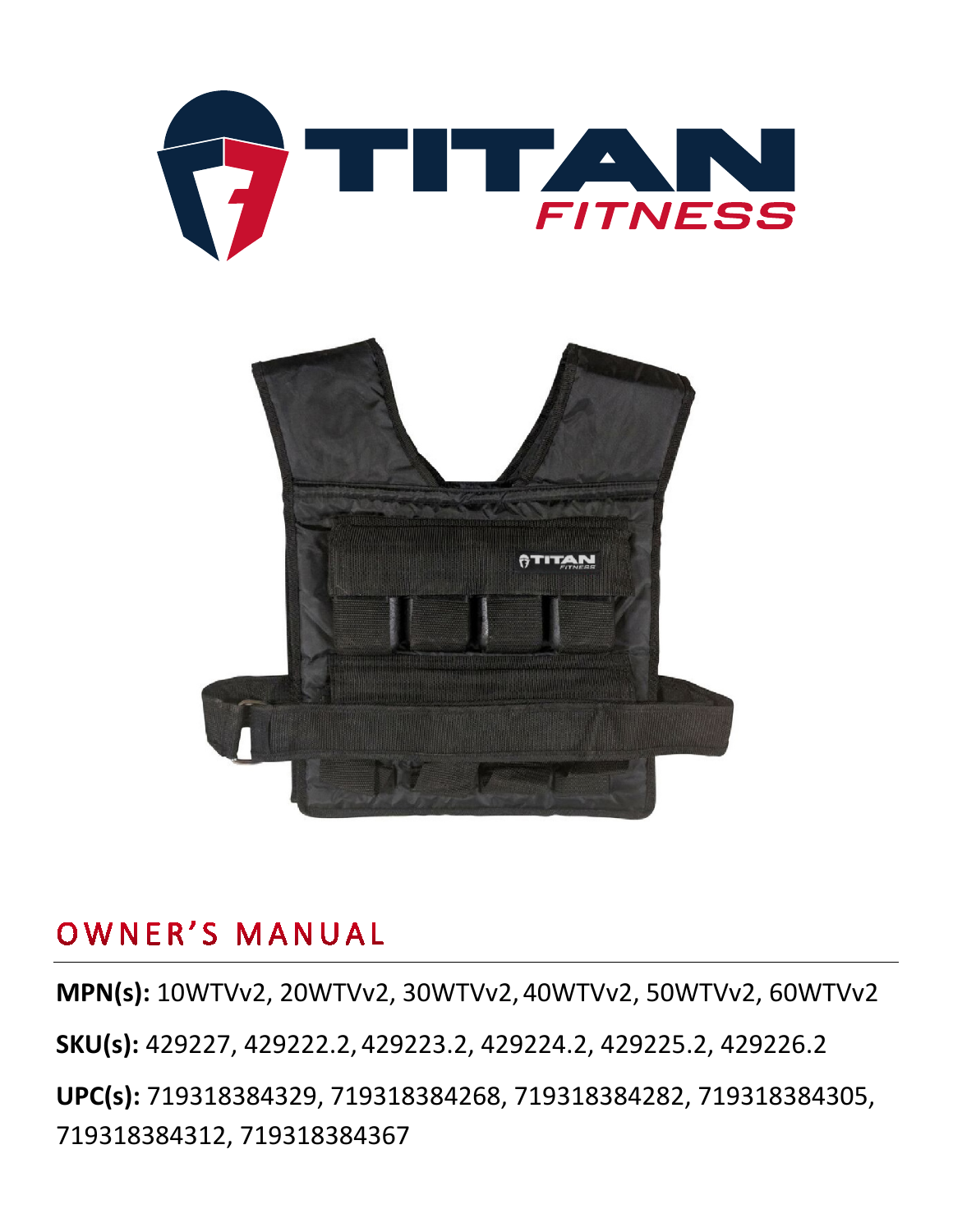## PARTS DIAGRAM / EXPLODED VIEW

Weights are to be distributed evenly between the front and back of the vests.

- − For example, a 40-pound weighted vest should have 20-pounds in the front pockets and 20-pounds in the back pockets.
- − Belts are detachable.

| <b>KEY</b>    | <b>BOX</b> | <b>DESCRIPTION</b>                    | QIY |
|---------------|------------|---------------------------------------|-----|
| 1             | 1          | 2.5 LB Weight Vest Ingots - Set of 4  | 4   |
| $\mathfrak z$ | 1          | 20 LB Adjustable Weighted Vest        |     |
| 3             | 1          | <b>30 LB Adjustable Weighted Vest</b> |     |
| 4             |            | 40 LB Adjustable Weighted Vest        |     |
| 5             |            | 50 LB Adjustable Weighted Vest        |     |
| 6             |            | 60 LB Adjustable Weighted Vest        |     |

### ASSEMBLY INSTRUCTIONS

− No assembly required.